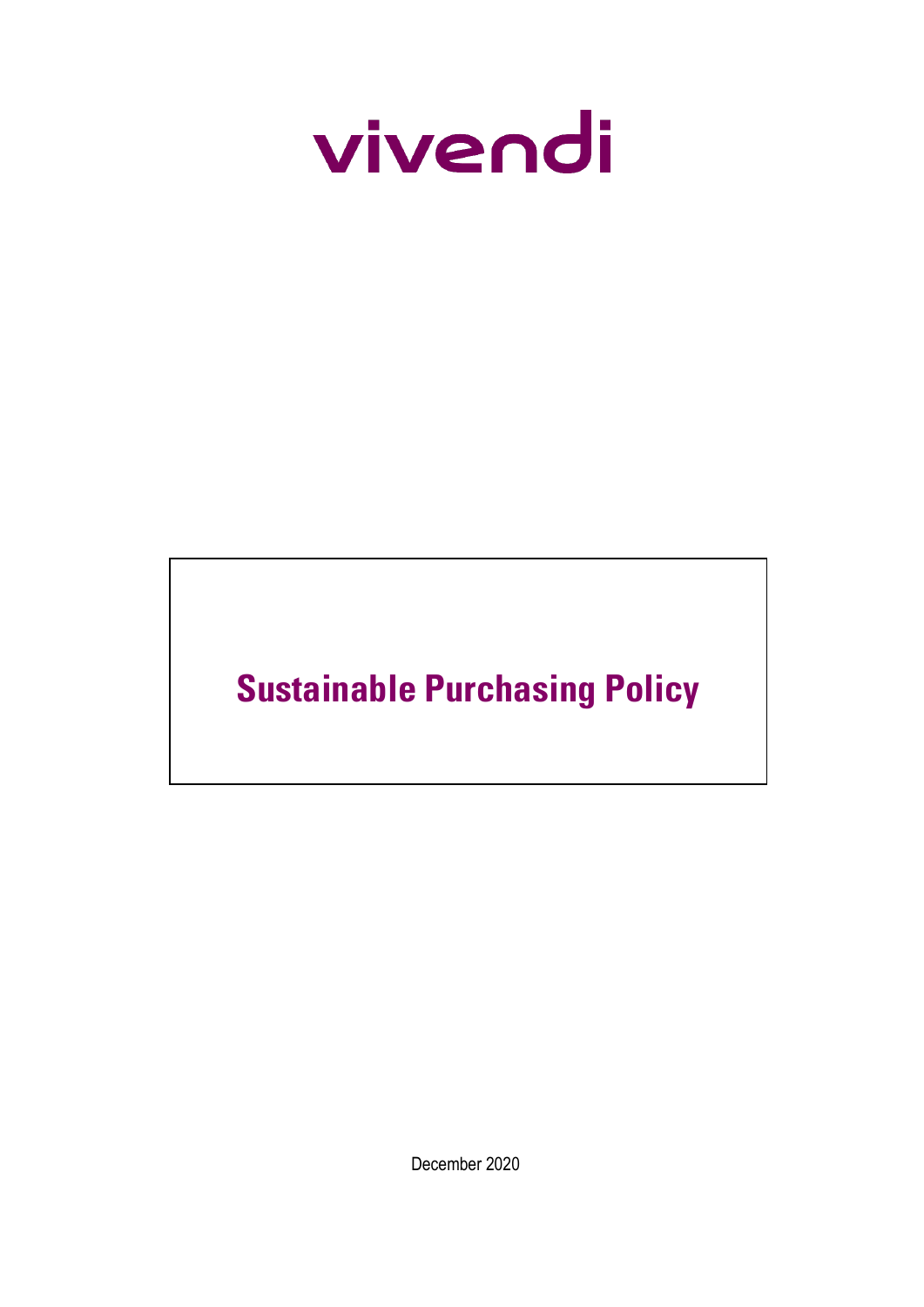## **PREAMBLE**

The Vivendi Group's Sustainable Purchasing Policy sets out the principles designed to ensure ethical and sustainable business relationships between Group companies and suppliers of goods and services and subcontractors, in strict compliance with applicable laws and regulations and the Group's Corporate Social Responsibility (CSR) commitments.

These principles reflect the Group's commitment to undertake all necessary efforts to mitigate risks and prevent serious violations in the areas of ethics, the environment and human rights associated with its business activities, and to optimize its positive impacts throughout its value chains as part of a sustainable purchasing approach.

Purpose of the Sustainable Purchasing Policy:

 $\triangleright$  To share the Group's commitments with its suppliers and subcontractors and ensure their involvement in sustainable development.

The Vivendi Group expects its suppliers and subcontractors to comply strictly with the laws and regulations applicable in the countries where they operate or provide services and, if necessary, to take any appropriate corrective action in an effort to achieve continuous improvement.

Frédéric CREPIN

Group General Counsel Chief Compliance Officer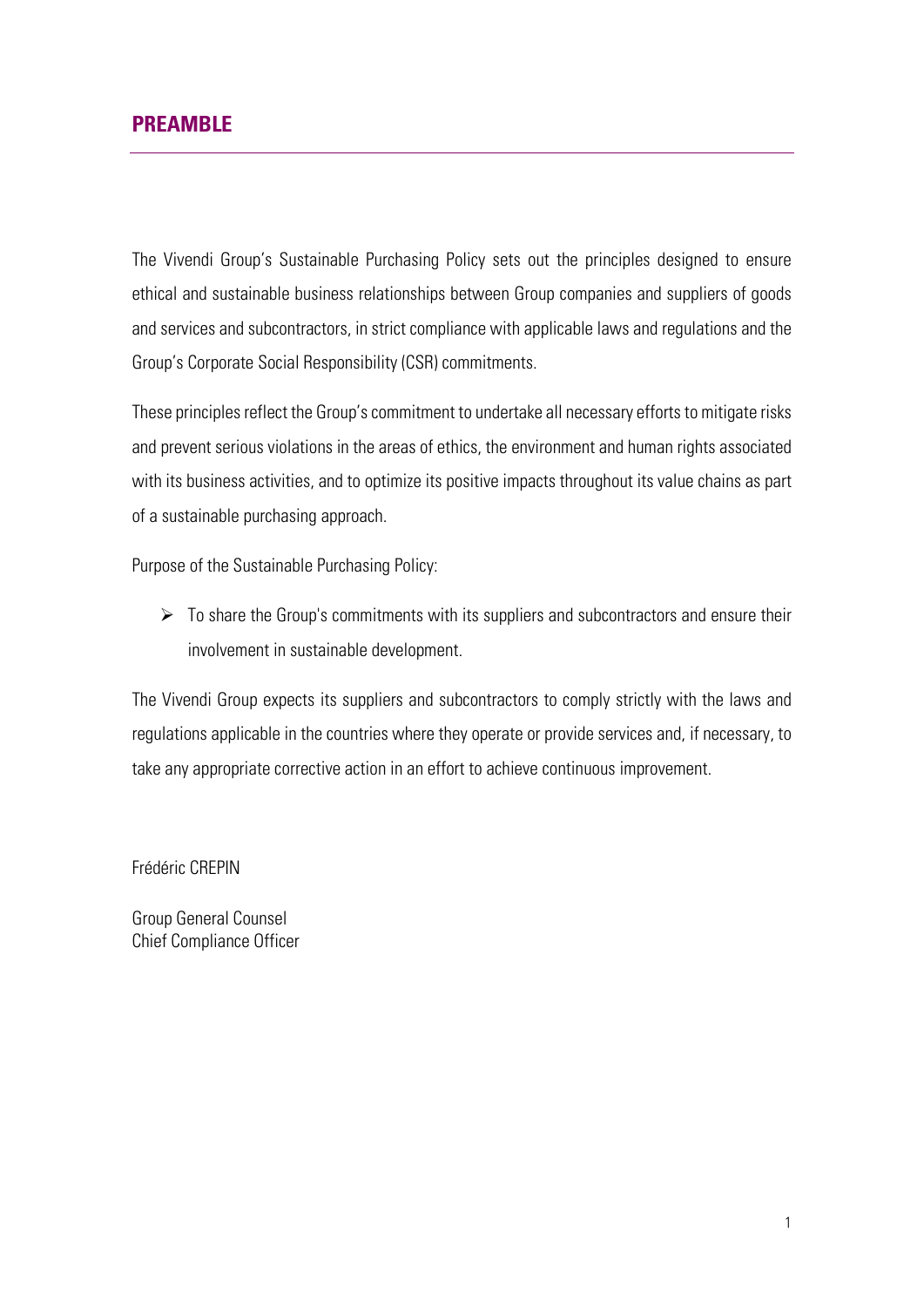# **THE VIVENDI GROUP'S COMMITMENTS TO ITS SUPPLIERS AND SUBCONTRACTORS**

THE VIVENDI GROUP COMMITS TO:

- establish lasting business relationships conducive to the prevention and management of risks and challenges related to working conditions, environmental protection, business ethics and human rights;
- maintain an open and constructive dialogue with its suppliers and subcontractors regarding their ability to meet their commitments, and help them, to the extent possible and in a spirit of cooperation, to develop and implement appropriate action plans;
- select suppliers and subcontractors fairly and impartially, based on predefined criteria and objectives;
- **EXEDENT** include social and environmental clauses in calls for tender whenever possible;
- when possible, give preference to candidates with the best CSR performance;
- avoid situations of economic dependence;
- identify and prevent conflicts of interest in relationships with suppliers and subcontractors; and
- raise awareness and train its purchasers on its compliance program and its CSR commitments.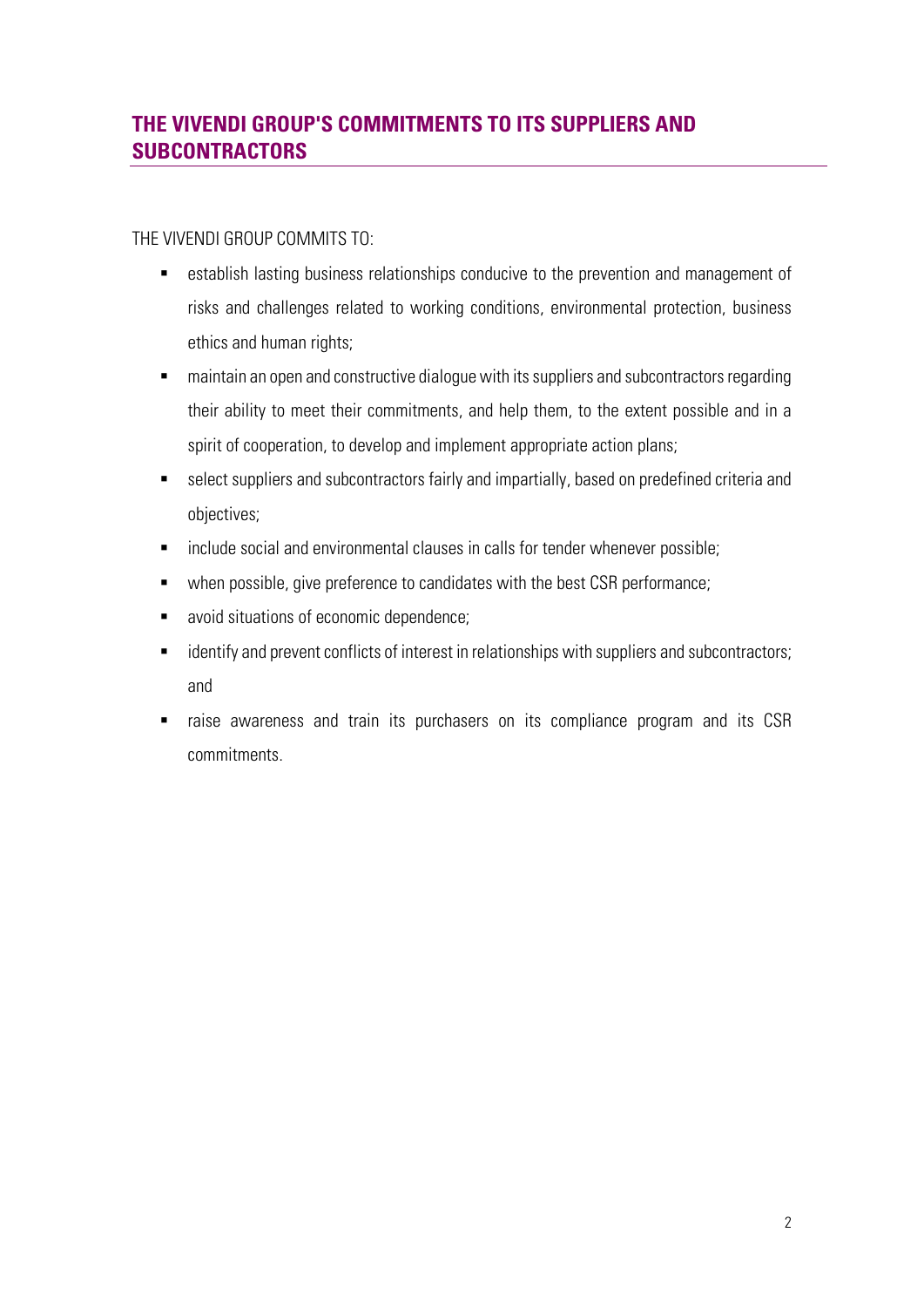## **COMMITMENTS THE VIVENDI GROUP EXPECTS FROM SUPPLIERS AND SUBCONTRACTORS**

Suppliers/subcontractors acknowledge that their commitments to human rights, working conditions, environmental protection and business ethics issues are essential to the establishment and continuation of a business relationship with the Vivendi Group. Accordingly, they undertake to exercise transparency, good faith and cooperation to ensure that these commitments are respected at every stage of the relationship.

Suppliers/subcontractors undertake to comply with all national and international standards applicable to their activities in the following areas, and in particular, they must:

#### *a. Social issues and human rights*

- Adhere to the principles of the United Nations Global Compact.
- Under no circumstances permit any of the following in their operations:
	- the use of child labor, other than in the exceptional cases allowed by Convention Nos. 138 and 182 of the International Labor Organization (ILO);
	- practices qualified as modern slavery or forced, compulsory or clandestine labor within the meaning of ILO Conventions Nos. 29 and 105; or
	- any form of physical, moral, or sexual harassment or any form of discrimination based on origin, gender, sexual orientation, age, family status, pregnancy, physical appearance, state of health, nationality, or union or religious membership within the meaning of ILO Convention Nos. 100, 111 and 156.
- provide decent working conditions and maintain health and safety standards that are compliant with ILO Convention Nos. 102 and 155.
- establish clear working hours and ensure that their workers are paid for the time they work and that they receive equal pay, as well as breaks and time off.
- ensure that wages paid to their workers are adequate to provide a decent standard of living and to meet basic needs, with due regard given to the general level of wages, the cost of living and social security benefits, and that they are paid regularly and within a reasonable period of time (ILO Convention Nos. 95 and 131).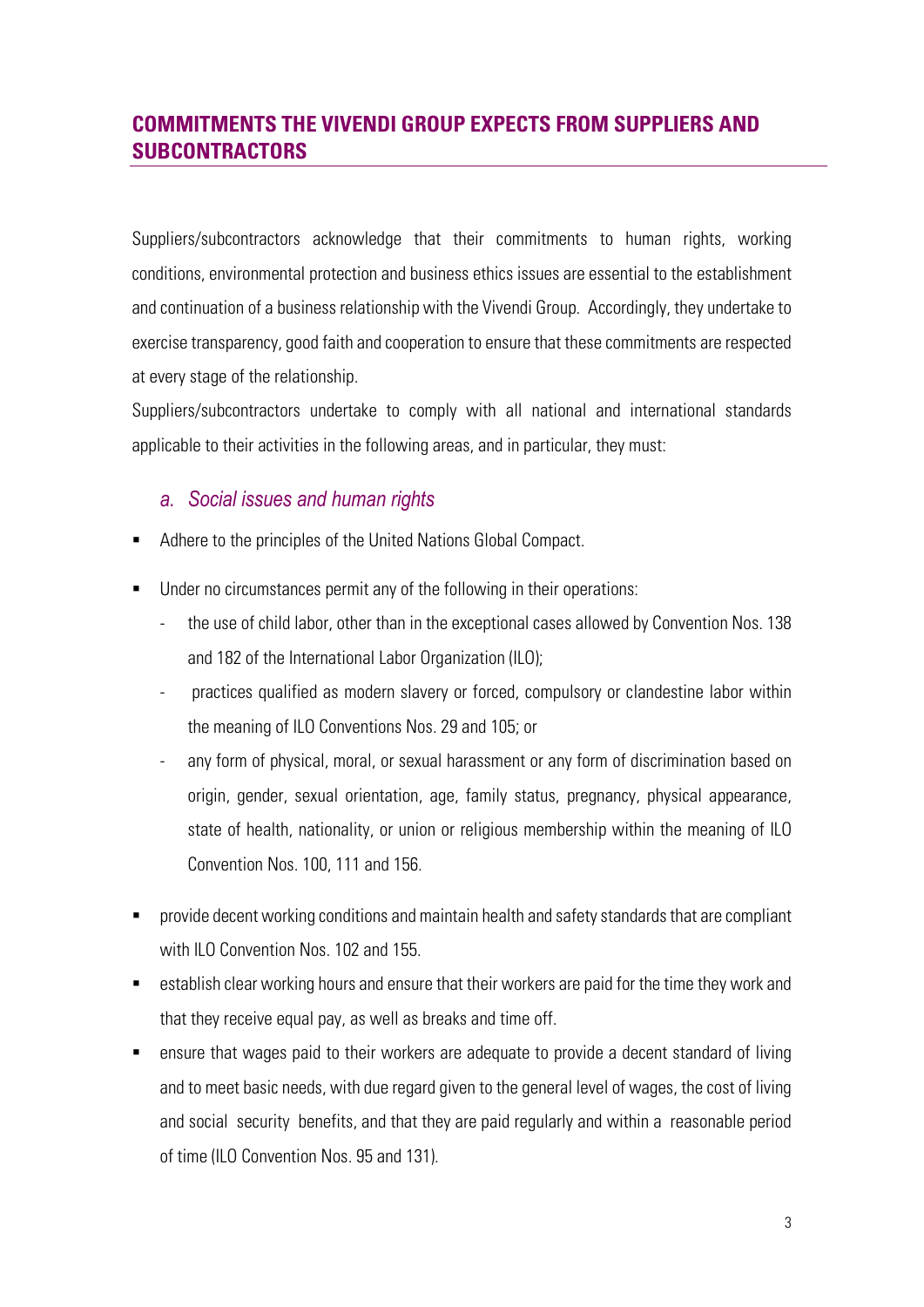- respect workers' freedom of association and collective bargaining rights, or, where locally restricted or prohibited, allow any other forms of representation and free and independent bargaining (ILO Conventions Nos. 87, 98 and 154).
- offer and promote access to training and skills development for workers.
- treat migrant workers fairly and comply with the principles of ILO Convention No. 97.

## *b. Ethics and compliance*

- **Contribute to the fight against corruption and conflicts of interest in their activities and their** relations with their own suppliers and subcontractors.
- Comply with French regulations and the Economic Cooperation and Development (OECD) guidelines on the prevention of corruption and influence-peddling and any similar legal provisions. They must also prevent these practices by taking effective measures vis-a-vis shareholders, corporate officers, employees, affiliates, subcontractors, suppliers and their respective representatives who are directly or indirectly involved in any way whatsoever, in the business relationship.
- More generally, comply with all national and international standards related to financial misconduct, especially those related to the financing of terrorism, money laundering, embargoes, and arms and narcotics trafficking.
- Suppliers and subcontractors must promote free competition by forbidding any consultation or agreements on pricing and offers and participation in any cartels.

#### *c. Environment*

- Comply with environmental protection rules and do whatever is possible to prevent, mitigate and repair any negative impacts of their business activities.
- Offer and, to the extent possible, implement increasingly efficient environmental solutions.
- Work towards implementing their industry's best practices to optimize water and energy consumption, preserve biodiversity and manage discharges and waste. Strive to reduce and/or treat airborne emissions, the release of effluents into the ground and/or water and all types of pollution resulting from their business activities.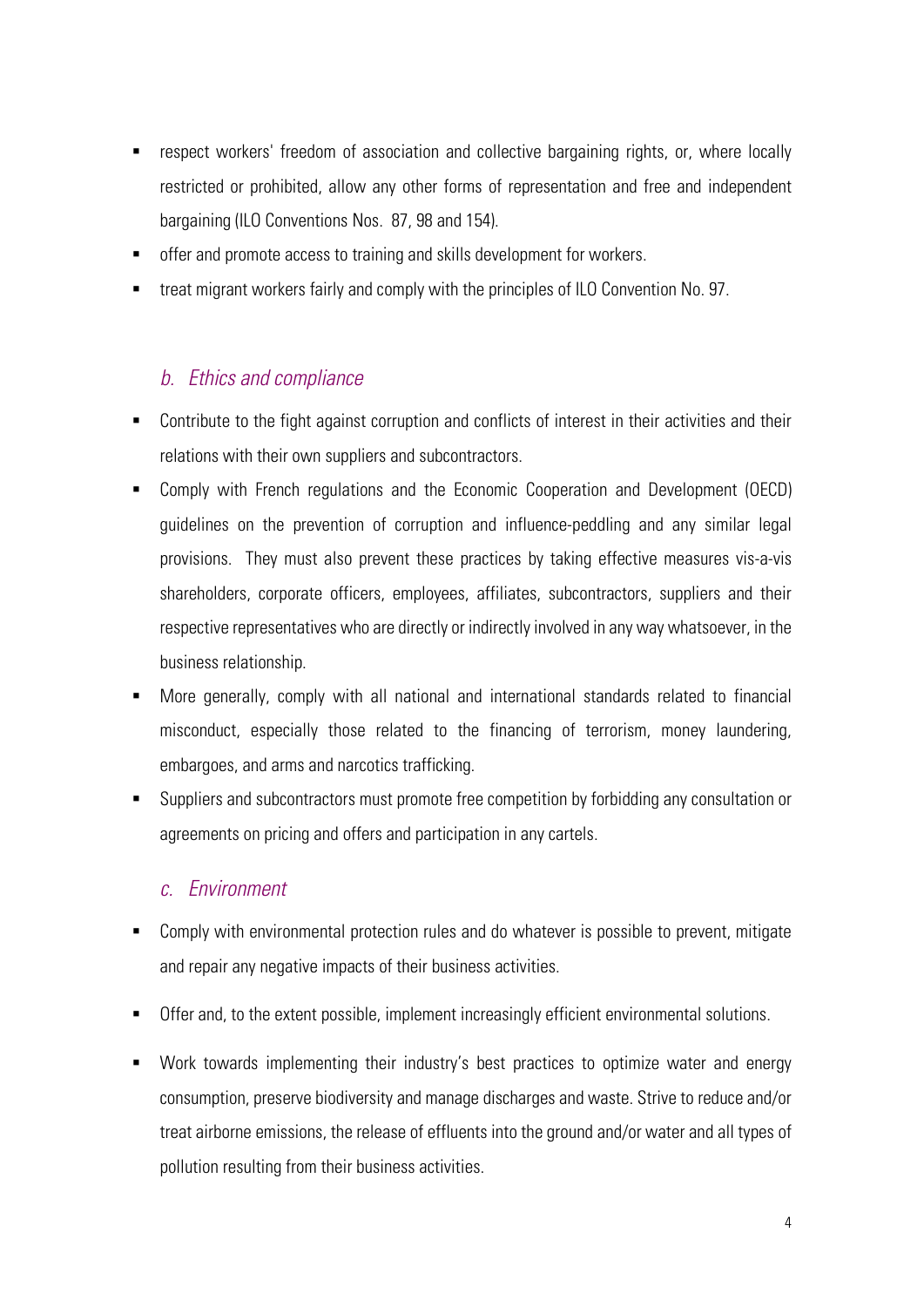The Vivendi Group reserves the right to carry out audits to monitor compliance with the commitments set forth in this policy by its suppliers and subcontractors.

The Vivendi Group expects its suppliers and subcontractors to take all reasonable measures to ensure that their own suppliers and subcontractors comply with the terms of this policy.